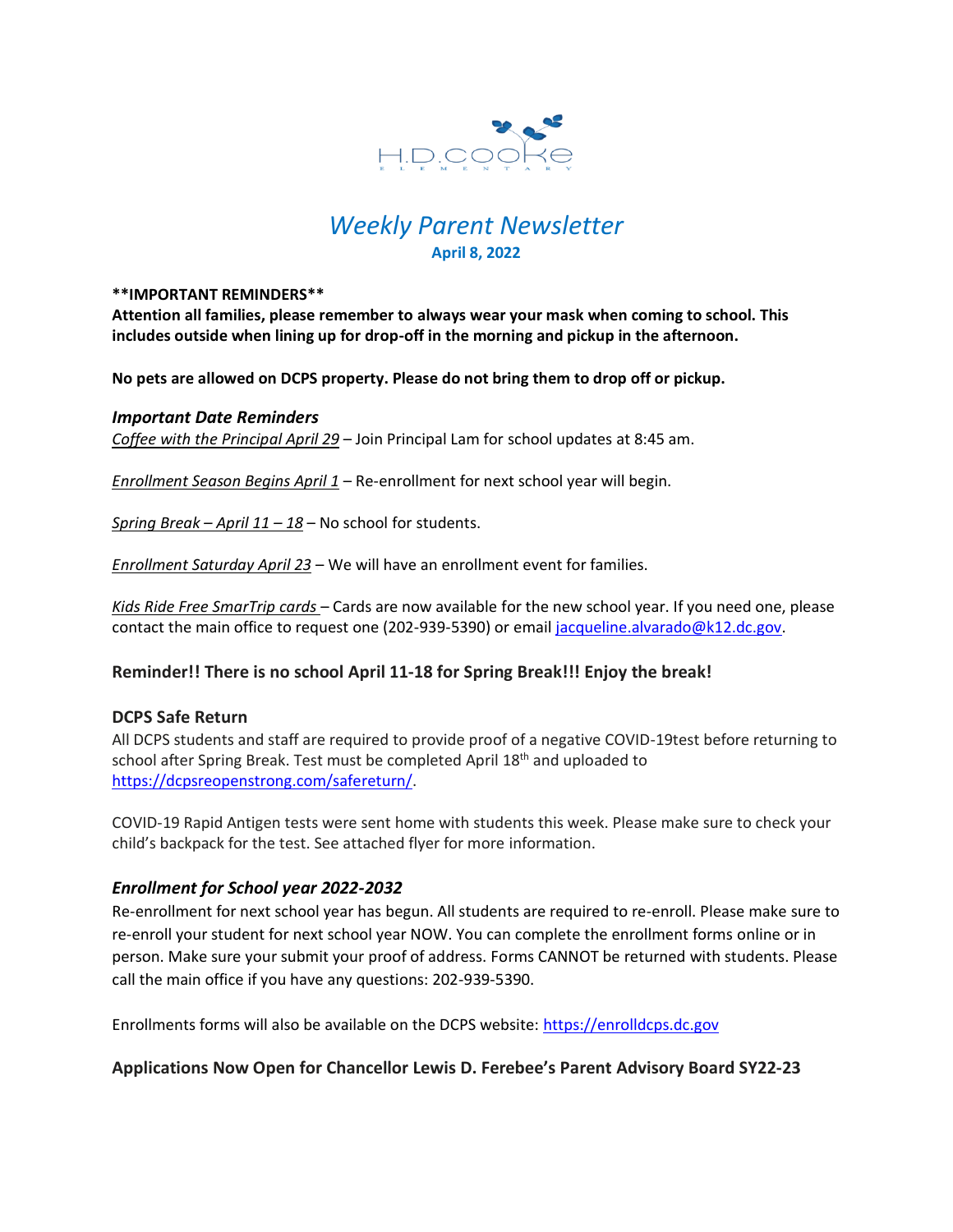Chancellor Advisory Board participants provide input on the implementation of DCPS policies, priorities, and new initiatives. The board is composed of a diverse group of parents and caregivers that represent all students and families' voices across the District. Online applications are available in English, Spanish, French, Chinese, and Vietnamese [here](https://dck12.sharepoint.com/:f:/s/DCPSWay/EhyXv9oxJ_JFgnk9EvTliJ8BysBM4yHoBrmVAGZCsesQsA) and paper applications can be requested by texting 202-4803166 or emailing [claudette.monroy@k12.dc.gov.](mailto:claudette.monroy@k12.dc.gov)

# *DCPS Telephone Townhall*

The Bowser Administration will be providing updates on the DCPS COVID-19 Protocol Updates among other critical recovery efforts and district priorities. Join DCPS Leadership on Wednesdays at 5:00pm for a Community Telephone Townhall series on the DCPS COVID-19 Protocols.

Teletownhall dial-in details below: Dial-in: 844-881-1314 \*No Passcode Required\*

Dates:

- Wednesday, April 27 at 5:00PM
- Wednesday, May 25 at 5:00PM

# *COVID-19 Student Vaccination Status*

Please complete **[this form](https://forms.office.com/r/LReDit2A2c)** if your student has received the COVID-19 vaccination. Completing this form is completely OPTIONAL. This information will only be used to help us determine close contact quarantine for your student.

Vaccinated students who are in close contact to someone who tests positive for COVID-19 do NOT need to quarantine if they are not showing symptoms but are recommended to take a test between 3 and 5 days after they are exposed. Please contact the main office (202-939-5390) if you have any questions.

Form can also be found here:<https://forms.office.com/r/LReDit2A2c>

## *WiFi Available*

Are you in need of WiFi at home for any reason? We have a limited amount of WiFi hotspots. If you would like to request one, please contact Ms. Jackie Alvarado in the main office (202-939-5390) or email: [jacqueline.alvarado@k12.dc.gov.](mailto:jacqueline.alvarado@k12.dc.gov)

# *Asymptomatic Testing*

We tested students on Wednesday, April 6. We tested 78 students and all samples came back negative.

Watch this video to learn more about how student testing happens at school with ST3 [\(English](https://urldefense.proofpoint.com/v2/url?u=https-3A__rise.articulate.com_share_-2Dq6MdIeo2V42boWuOGTu8i4-2DcT9E-5Fpjy-23_lessons_QicMYr-5FNcrCg54C5EtRyuC-2DwHJjQQVR2&d=DwMFAg&c=euGZstcaTDllvimEN8b7jXrwqOf-v5A_CdpgnVfiiMM&r=r7MsakikdNxOh-N_Ssj9mdJUMRjWvhYw18Eqx42UE40&m=-vbhK74dxdF3UGFM3KXX_Mk-PGWZWrPZHiFLh_rcYM0&s=470EC6i3UbApDRfaxDIuMzBPFqhzK2pNSc-krTjYzOw&e=) and [Spanish\)](https://urldefense.proofpoint.com/v2/url?u=https-3A__youtu.be_PRaXjkFlGGQ&d=DwMFAg&c=euGZstcaTDllvimEN8b7jXrwqOf-v5A_CdpgnVfiiMM&r=r7MsakikdNxOh-N_Ssj9mdJUMRjWvhYw18Eqx42UE40&m=-vbhK74dxdF3UGFM3KXX_Mk-PGWZWrPZHiFLh_rcYM0&s=yCXksETv2O2ZulcBl9cazNcOvmB9Inp-drZAlbuFkaw&e=).

Please click [here](https://shieldt3k12portal.pointnclick.com/login_login.aspx) to access the Testing Patient Portal where you can see test results for your student (if/when they are tested).

If you are having trouble accessing your students' test results, please contact the ST3 Support Line at 833-762-0762 or please email them at [DCPSCOVIDTesting@dc.gov.](mailto:DCPSCOVIDTesting@dc.gov)